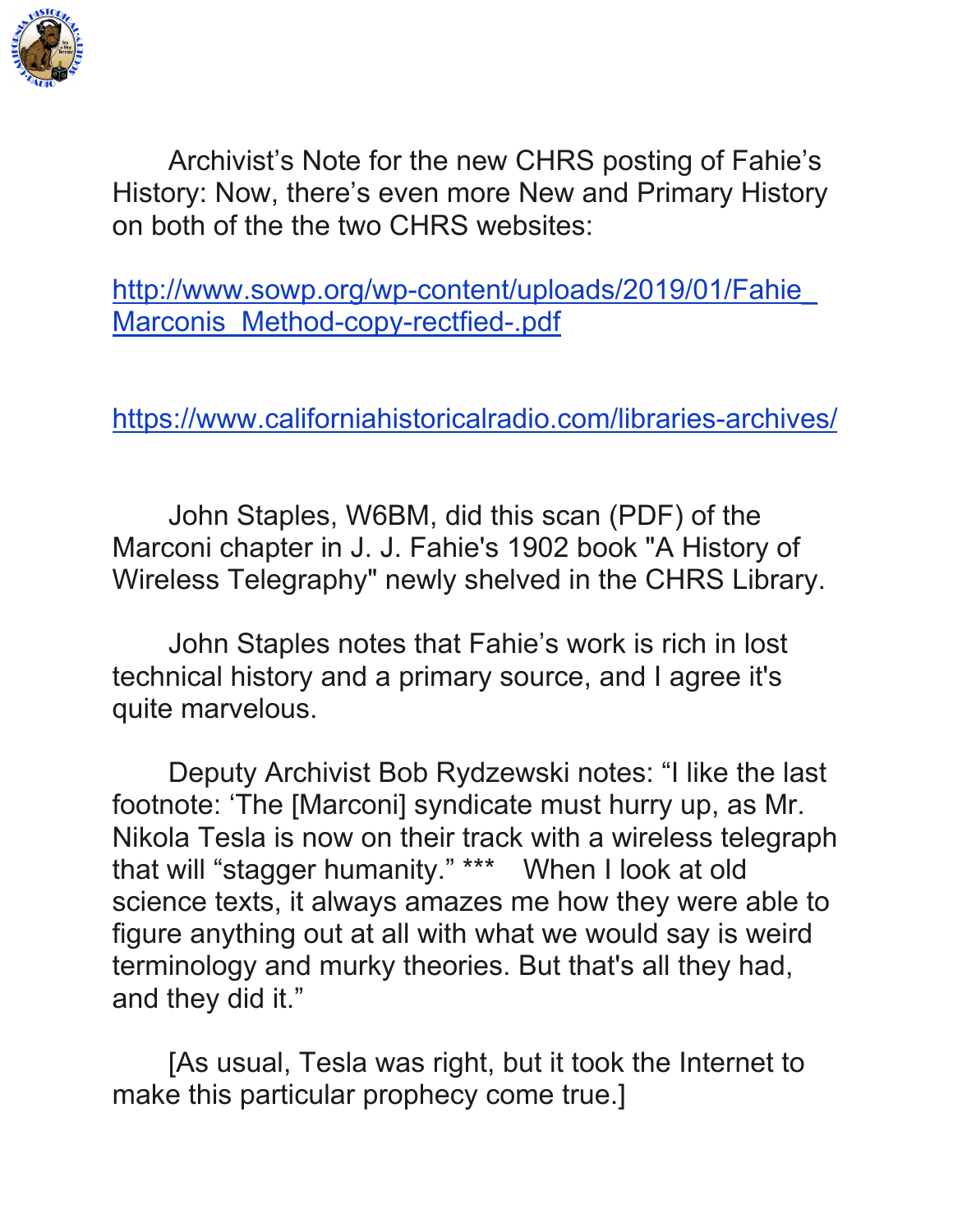The question has arisen of the 1902 book and Fahie's earlier book on wired telegraphy to 1837: "So is J.J.Fahie the first media archaeologist?" ( Archaeologies of telegraphy - J.J.Fahie - Cartographies of Media ...mediacartographies.blogspot.com/2010/11/archaeologie s-of-telegraphy-jjfahie.html )

One researcher notes of Fahie's book that it is:

"One of the first histories of wireless communications, J.J. Fahie's A History of Wireless Telegraphy 1838-1899 (1899), was written by a contemporary to many of the early practitioners within its pages and featured an illustrated list entitled 'The Arch Builders of Wireless Telegraphy.' This list stretched from key contributors to the early study of electromagnetism such as Ampère, Faraday, and Maxwell through to developers of early wireless apparatus and systems such as Branly, Lodge, Preece, and Marconi. The equal recognition recorded to these twelve men and the collective contribution of scientists, engineers, government employees, along with men of commerce, to the embryonic field of wireless communications has been mostly ignored in the existing body of scholarship on wireless telecommunications." (Bruton, Elizabeth Mary (2012) *Beyond Marconi: the roles of the Admiralty, the Post Office, and the Institution of Electrical Engineers in the invention and development of wireless communication up to 1908.* PhD thesis, University of Leeds; from http://etheses.whiterose.ac.uk/4431/).